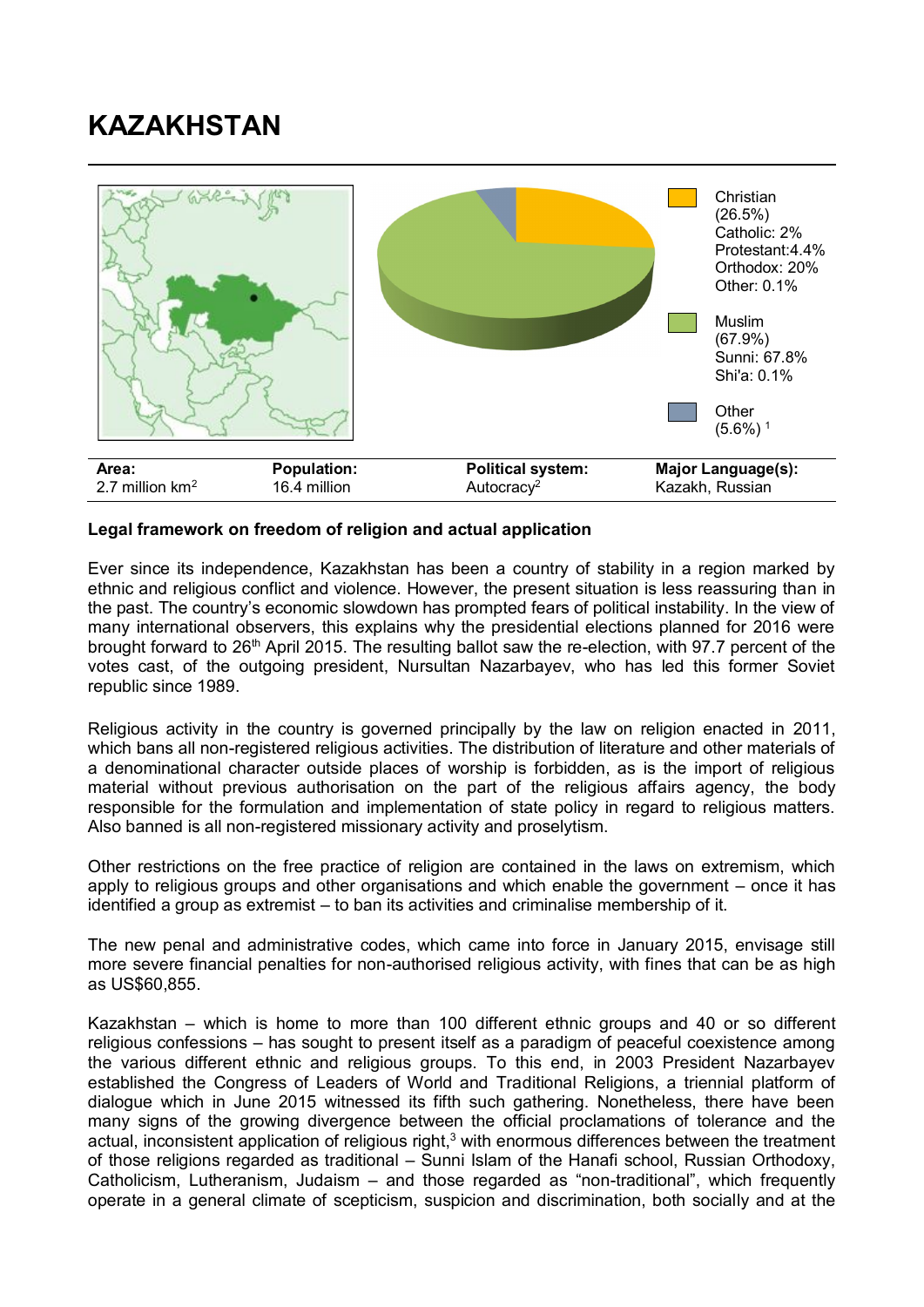level of the government authorities.

Altogether, there are some 3,400 registered religious organisations in the country.<sup>4</sup> The largest Christian denomination in the country is Russian Orthodox. Reports suggest the Catholic community, although very small in the country as a whole – with around 150,000 faithful (one percent of the population) is respected, a point made by the former Apostolic Nuncio, Archbishop Buendía. 5

## **Incidents**

There is very strict control over the activities of the independent Islamic groups, especially after news reports that some Kazakh citizens had joined ISIS. <sup>6</sup> Particularly hard-hit are those believed to be members of the missionary Islamic movement Tabligh Jamaat, which was founded in India in 1926. The group was banned from Kazakhstan in 2013 and branded an extremist movement. Since December 2014, 15 people have been imprisoned, with sentences ranging from 15 months to almost five years, on the charge of belonging to this movement. Another nine people are currently on remand, awaiting trial.<sup>7</sup> Saken Tulbayev, one of the alleged members of the movement, was sentenced to four years and eight months in a labour camp and is also banned from "activity directed at meeting the religious needs of believers", from the date of his scheduled release in December 2019, until December 2022. Allegedly, while in prison he has been subjected to various forms of violence, both physical and mental.<sup>8</sup>

The historic Din-Muhammad mosque in the northern city of Petroval has created controversy by refusing to operate under the aegis of the Spiritual Association of Muslims of Kazakhstan (SAMK), a national organisation with close ties to the government. Those attending the mosque are mostly Tatar Muslims, who belong to a form of Sunni Islam independent from the state, and which has been struggling to regain official registration since 2012, the year when it was formally suppressed. The most recent request was rejected on 28<sup>th</sup> April 2015 by the regional Justice Department.<sup>9</sup>

On  $9<sup>th</sup>$  June 2015 three Turkish academics were fined and deported from the country. They were charged with having given Sufi religious instruction in their private homes – and hence of conducting activities by a non-registered religious group and illegal missionary activities.<sup>10</sup>

The strict rules on the distribution and sale of religious materials are frequently the cause of government sanctions, under Article 490 of the administrative code, for those who break them.

Eldar Sundetkaliyev was fined for having offered for sale electronic tablets for children, loaded with a programme for teaching the *namaz*, the Islamic prayer, in a form that was judged "nontraditional" by a committee of experts.<sup>11</sup> Two other women, Yekaterina Kriger and Rosa Amankulova, were fined the same amount for having sold amulets with inscriptions in Arabic containing religious verses. In November 2014 Sardar Alekperov was fined for having sold religious items – Islamic symbols to be hung in cars – in an unauthorised place. In May 2014 Gulnar Sandibayeva, the owner of a bookshop in the town of Kulsary, was fined for selling Islamic books without a government licence.<sup>12</sup>

Three Baptists, Vitaly Pan, Aleksandr Kulbeda and Valery Skorobogaty, had their books confiscated and were fined, for offering religious literature to certain people in the village of Koszhar in May 2015.<sup>13</sup> Maksim Volikov received a similar fine for the same offence.<sup>14</sup> In addition he was banned from engaging in religious activities for three months. He had already been fined in July 2014 for hosting a religious meeting in his private home.<sup>15</sup> The month before, Larisa Lange, who lived in the district of Kordai, was also fined for hosting a religious meeting.<sup>16</sup> In October 2014 Vyacheslav Cherkasov and Zhasulan Alzhanov were each fined and sentenced to 10 days in prison for having offered copies of a religious text entitled Jesus – more than a Prophet to passersby in the market of Shchuchinsk. The text contained a collection of testimonies written by 15 former Muslims who had converted to Christianity. Experts decided the book incited religious discord and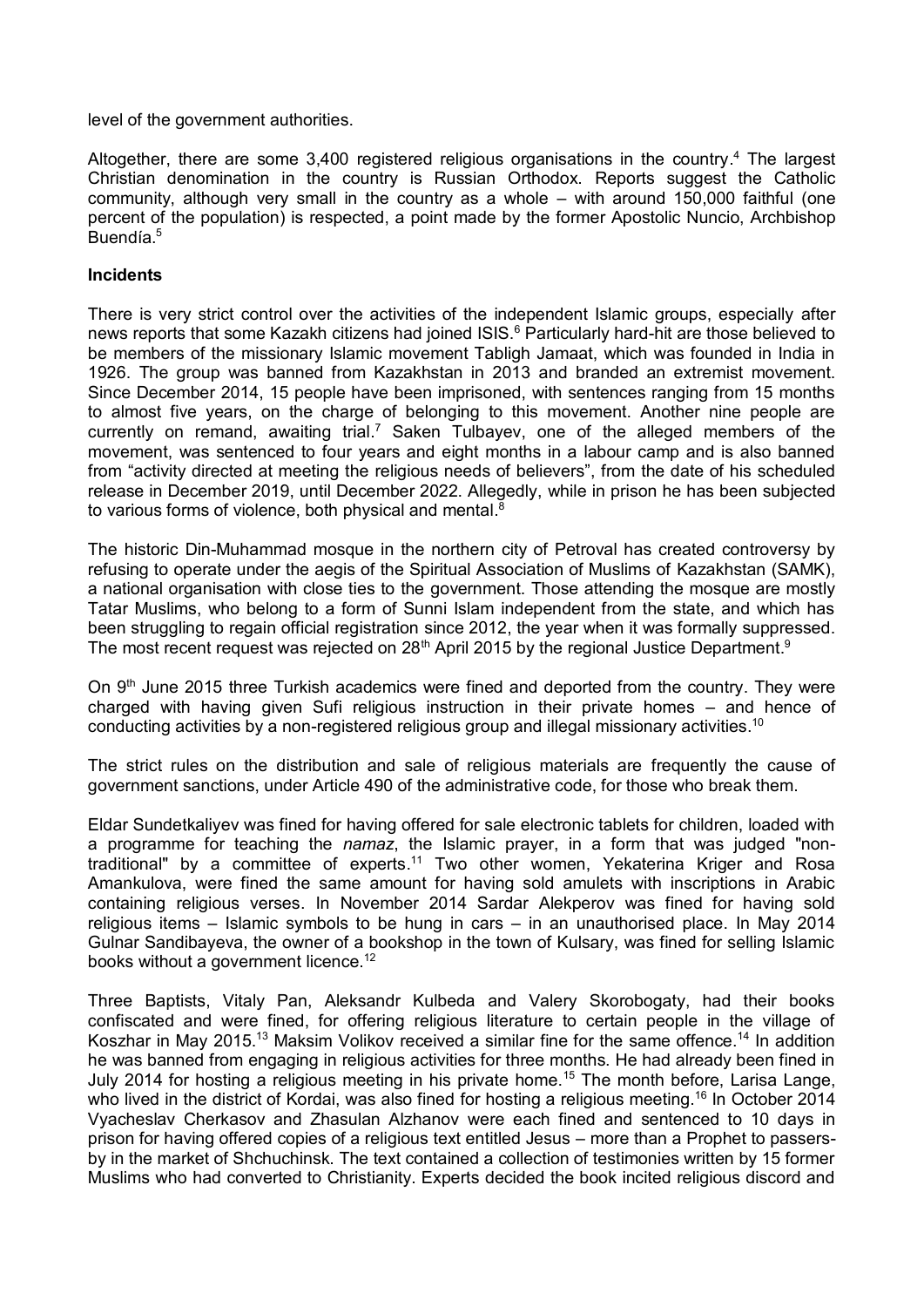hatred.<sup>17</sup> The two men had already served prison sentences at the beginning of 2014 for refusing to pay fines imposed for earlier violations of the law on religion.

For the first time in December 2014 the public prosecutor published a list on its website of religious and other texts regarded as "extremist" and whose publication, import and distribution were banned. The most recent update of this list, dated  $14<sup>th</sup>$  January 2015, contains 661 articles.<sup>18</sup>

Yklas Kabduakasov, a member of the Seventh-day Adventist Church, aged 54 and the father of eight children, was sentenced by a court in Astana to two years internment in a labour camp on the charge of inciting religious hatred and insulting Islam during a series of meetings with his coreligionists. They are charges that he and the members of his church – who were also subjected to searches – emphatically reject. Instead, they believe the real motive for the arrest was that he had renounced Islam and converted to Christianity.<sup>19</sup>

Between September and October 2015, first of all the district court of Esil and then the civic court of Astana rejected the appeal of Viktor Leven, of the Council of Baptist Churches, against the sentence of deportation that had been imposed on him in 2009 for having taken part in a religious ceremony. His appeal was based on a decision by the UN Human Rights Committee on  $21^{st}$ October 2014, which held that the sentence against him was a violation of his human rights.<sup>20</sup> Other targets for investigation and police raids were some recreational and rehabilitation centres accused of conducting illegal religious activities.

A Baptist congregation was fined and ordered to suspend its activities for three months after organising a children's camp at the house of one of its members in the village of Yanvartsevo.<sup>21</sup> They were charged with having carried out illegal religious activities in a place that was not registered as the legal address of their church.

A rehabilitation centre for alcohol and drug addicts in the north-east region of Pavlodar was closed down for three months and its director Yuri Morozov was fined for carrying out activities other than those set out in its statutes, including religious activities.<sup>22</sup>

Another religious community that was allegedly a victim to intimidation is the Full Gospel Church of Atyrau, which for more than 10 years has been trying to obtain registration. Reports stated that as soon as it submits its request, police officials seek – often using intimidatory methods – to persuade those named as "founder members" of the church to remove their signatures. $23$ 

## **Prospects for freedom of religion**

The government has restricted civil liberties, including religious freedom, citing the fear of increasing Islamic extremism as the reason. It has clamped down on groups deemed "nontraditional" and as a source of potential problems. Overall, the situation has remained unchanged.

https://en.wikipedia.org/wiki/Democracy\_Index.

-

<sup>&</sup>lt;sup>1</sup> Source: ARDA (Association of Religion Data Archives)

 $2$  Kazakhstan was reported on the Democracy Index by The Economist as an authoritarian regime:

<sup>3</sup> EurasiaNet, summarised by The Moscow Times, 12 November 2015

<sup>4</sup> Annual Report 2015, United States Commission on International Religious Freedom

<sup>5</sup> Geopolitica, 12 June 2015 http://www.geopolitica-rivista.org/28671/il-v-congresso-dei-leader-delle-religioni-mondiali-etradizionali-la-seconda-e-ultima-giornata.html)

<sup>&</sup>lt;sup>6</sup> On 11 November 2014 the National Security Committee estimated that there were approximately 300 citizens involved. Cf. The Diplomat, 14 January 2015

<sup>7</sup> Forum 18 News Service, 28 December 2015

<sup>8</sup> Forum 18 News Service, 20 August 2015.

<sup>&</sup>lt;sup>9</sup> Forum 18 News Service, 17 July 2015

<sup>10</sup> Forum 18 News Service, 17 July 2015

<sup>&</sup>lt;sup>11</sup> Forum 18 News Service, 17 April 2015

<sup>12</sup> Forum 18 News Service, 17 June 2014